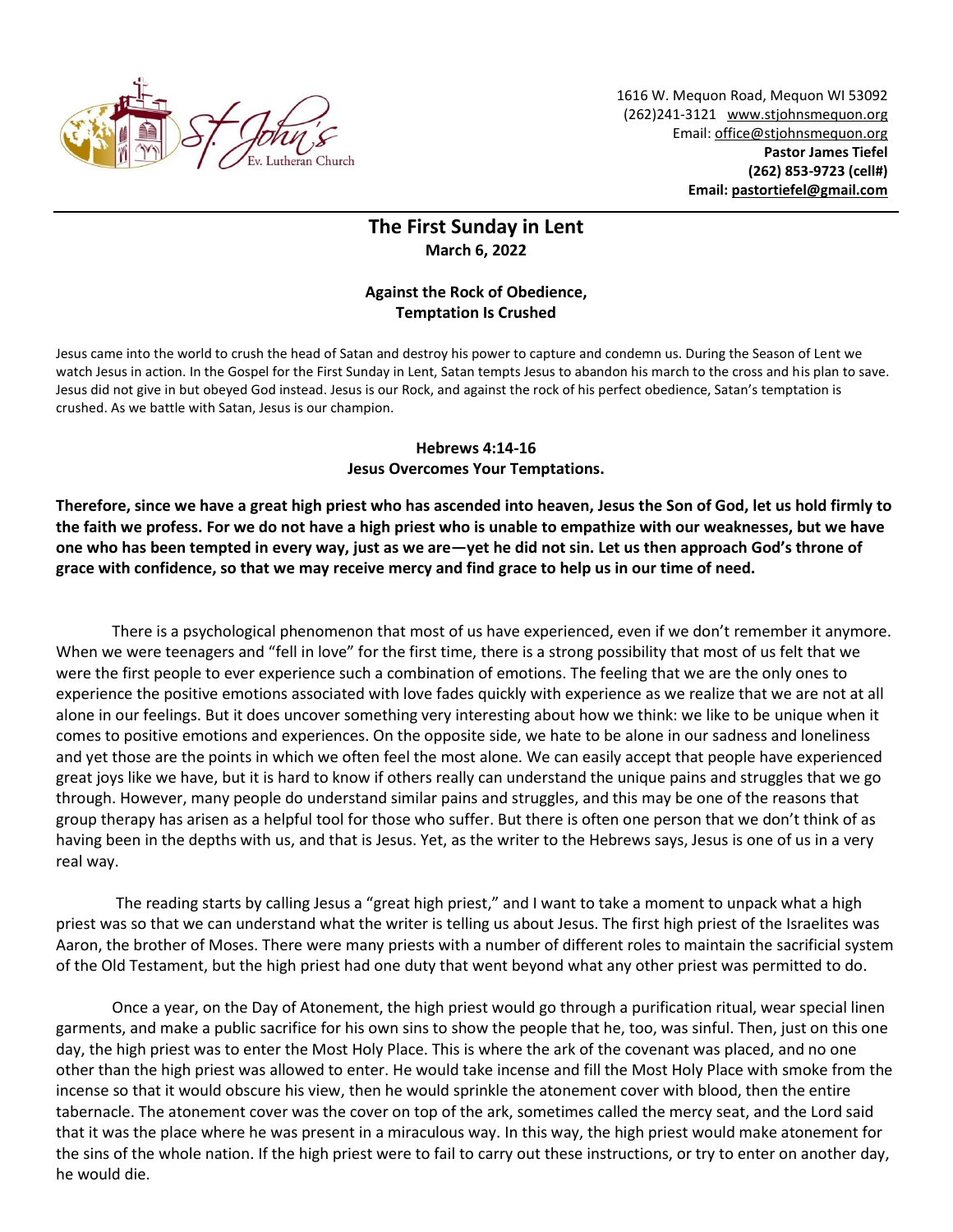This is probably the most powerful image that would come to mind for a Jewish believer upon hearing the name, "high priest." And Jesus was a high priest in a powerful way: he offered himself to go to the place where everyone else could not so that he could make atonement for the sins of the world. As a priest, he was one of the people. But there is something more since he is called a great high priest. He was great because he filled a role that no other high priest could fill, and he completed the role of high priest by making the sacrifice that was enough so that no animal ever had to be sacrificed again: himself.

Jesus is able to "empathize with our weaknesses," the writer goes on to say. Jesus was as human as you and me, which means that he experienced every sort of pain and suffering that you and I ever experienced or will experience. He had flesh and bones which could burn under the sun and ache with exhaustion. He felt pain when the thorns pierced his scalp. He felt hunger when he had not eaten. He felt tired when he didn't get to rest. We read in the Gospel for today that he was tempted by Satan in a very real way. Satan waited until Jesus was weak and tired in his fasting to try to bring him to sin.

And this is when Satan strikes us, too. Satan knows when we are weak, he knows that in weakness, we seek cheap and quick relief from our suffering. What is it that you go to for that quick release from your trouble? Is it alcohol or some other drug that interferes with how you see the world? Is it by putting someone else down so that you can feel just a little bit better about yourself? Is it closing yourself off from the world and your responsibilities by hiding behind a screen and viewing something that you know is ungodly? How easy it is, to fall for those silly temptations of the devil that we know we will regret, that we know we struggle against and yet we go back to them over and over again. Doesn't it just make you feel so alone, and so empty? You knew the consequences of that sin, and yet you chose to do it anyway. How could a God of justice ever let that stand? You feel cut off from your God, from your Christian brothers and sisters, hoping they never find out that you are a fraud because of your sin.

This is all part of Satan's wicked plan. He wants you to sin, and then immediately, knowing that you feel guilty, will make you feel alone and burdened. He wants you to think that. He wants you to despair of your sins. He wants you to believe that you are alone and that no one will help you.

But we have a high priest who was tempted in every way, just like you and me and yet was without sin. Jesus withstood the very real temptations that you and I so regularly fall into. And he didn't do it so that he could show us the way to "say no to sin." He did it so that when he offered himself up on Calvary, he would be the sinless lamb of God who could take on himself our failures and our shortcomings. He withstood the pain and scorn of the cross so that we would never have to feel alone or cut off, so that we would be cleansed of our sins and holy before our heavenly Father. This is why Jesus is called a great high priest. He made intercession on our behalf, being truly human and truly God, and God accepted his sacrifice once for all. There is no more condemnation that exists because the condemnation was exacted already on the cross. Through faith, you have become a recipient of the perfect gift that God has given to you, of the forgiveness of all of your sins. Your high priest knows your struggles, and he has thoroughly conquered every temptation for you.

The Day of Atonement had to be repeated year after year, but that all changed when Jesus gave his life on the cross. There was no longer a need to symbolize the sacrifice that would be made because Jesus made the sacrifice. In his ultimate high priestly sacrifice, Jesus opened up the Most Holy Place. At the moment of Jesus death, the curtain in the temple which separated the Most Holy Place was torn in two. No more would there be a need for separation because the atonement had been made. This is how the writer can confidently tell us, **Let us then approach God's throne of grace with confidence, so that we may receive mercy and find grace to help us in our time of need.** We can go right to the throne of grace. You, yes you, have the right to approach God where he is because of what Christ has done for you. You can walk right up to his throne and be confident that you will receive mercy and find grace there, just when you need.

What do you need mercy for? Does the feeling of guilt still haunt you? Do you feel the burdens of your sin and the punishment that you know must follow? God has mercy for you. From his throne, he looks on you and does not see